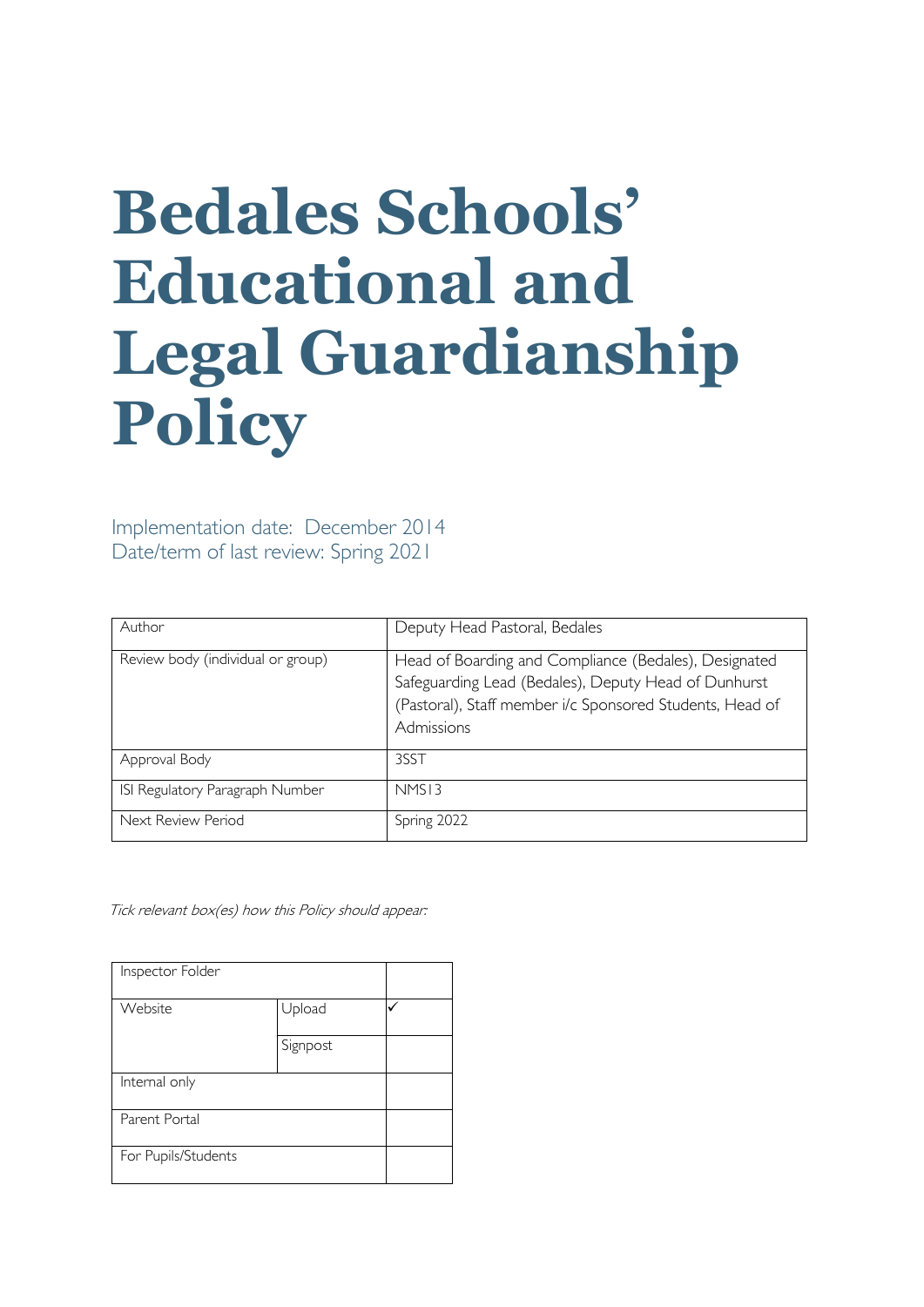## **Bedales Schools' Educational and Legal Guardianship Policy**

### **Context**

All pupils with parents living outside the UK are required to have an educational guardian while studying at Bedales Schools. Educational guardianship provides another means of support for such pupils while they are in the UK and allows them to have another adult outside of school who they can turn to for assistance and advice, and who will provide accommodation when the School is closed and it may be impractical to travel home.

It is important to recognise the distinction between 'Educational Guardians' and 'Legal Guardians'. Educational Guardian is not a legal term and should not be used interchangeably with the term 'Legal Guardian'. An educational guardian is someone who has been appointed to care for pupils whose parents are not based in the UK, when the pupil is not in school (eg. exeats, half-terms, holidays, absence for illness or disciplinary reasons or if the School has had to close in an emergency)

As the person with shared delegated parental responsibility, the role of the educational guardian complements the requirement of Houseparents to act in 'loco parentis'. Effective partnership between staff concerned with pastoral care, parents and educational guardians will safeguard the welfare of pupils with parents living outside the UK. Some parents choose to appoint a relative but, where this is not practical, professional educational guardians must be appointed using reputable and accredited educational guardianship agencies. If this latter option is chosen, it is important that the agency allocates one host family for the pupil; it is not appropriate to have an arrangement whereby the host family changes. Educational guardians (along with the pupil's parents or guardians) will meet their pupil's Houseparent on the pupil's first day at Bedales/Dunhurst in order to build a rapport to help everyone best support the pupil. If parents chose not to use a relative or a professional guardian then their chosen guardian must be appointed as the pupil's legal guardian.

#### The purpose of an Educational Guardianship Policy

- o To provide the parents of such pupils (and the educational and legal guardians they appoint) with a clear explanation of the School's expectations relating to educational guardianship.
- o To provide parents with a clear explanation of the responsibilities of the educational or legal guardian they appoint.
- o To make known to parents that the School will contact them if it has reason to believe the arrangements made for their child when they are residing out of school are of concern and will give a reasonable opportunity for parents to change the arrangements. The School will also comply with its Safeguarding Policy in this regard. This is available to read on our website.
- o To provide a pro-forma for the registration of an educational guardian (Appendix to this Policy)
- o To provide details on how communications between the School, parents and educational or legal guardians will operate.

#### Educational Guardianship Requirements

o It is the primary responsibility of parents who live outside the UK to appoint an educational or legal guardian and the selection of the appropriate person or organisation rests with the parents.



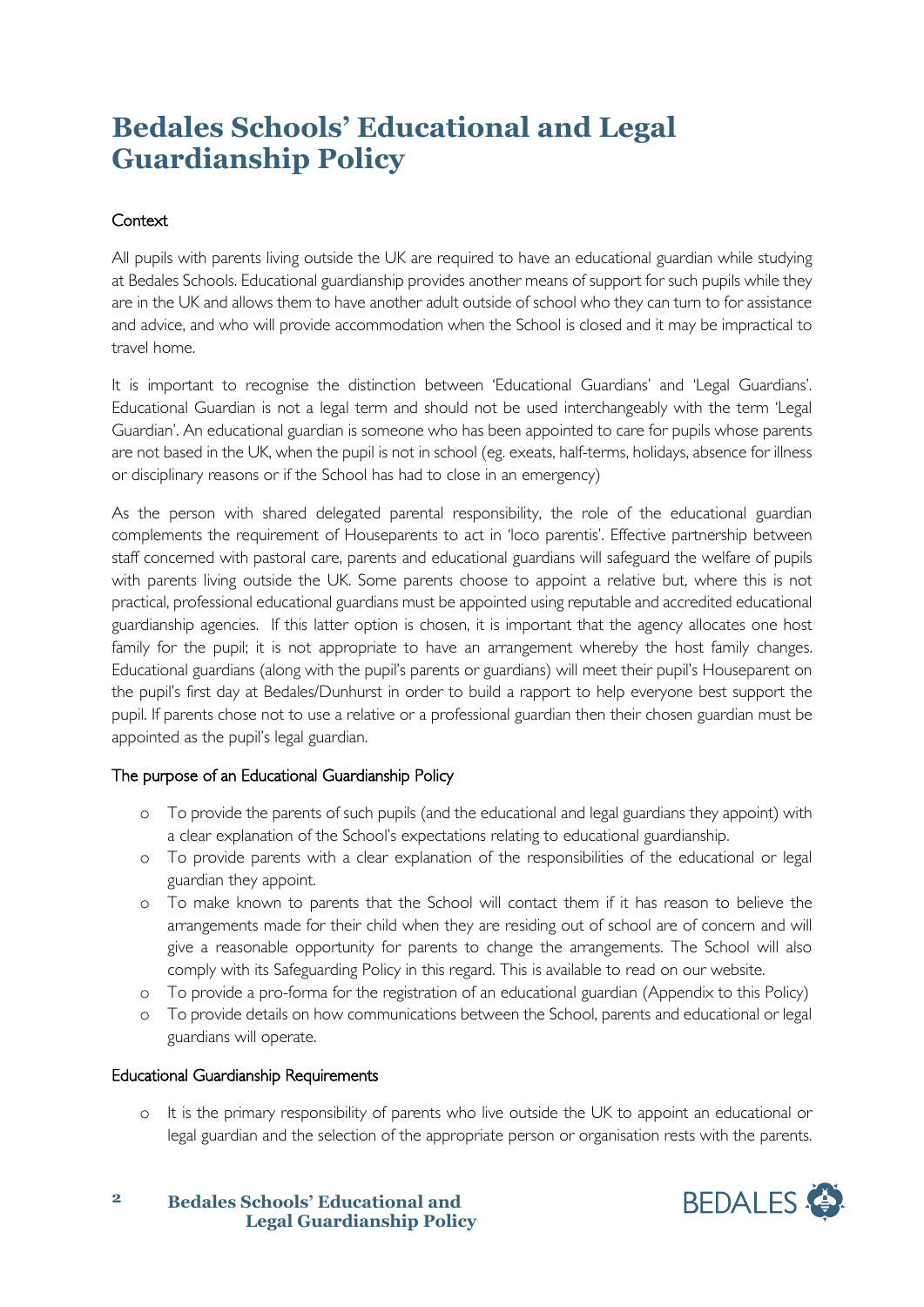It is a private arrangement and although Bedales Schools may be able to provide details of agencies which have acted as educational guardians for pupils from the School in the past, these in no way constitute a recommendation and we do not carry out any safeguarding checks. Parents must fully satisfy themselves as to the suitability of their chosen educational guardian.

- o The appointed educational or legal guardian may be a nominated family friend or relative or may be employed by a professional educational guardianship agency.
- o The designated UK educational guardian should be a 24-hour point of contact throughout the school year, have a permanent place of residence in the UK and must be able to be at the School within two hours if requested.
- o The appointed person must be over 25 years of age and not a full time student.
- o They should be English speaking and able to provide a point of contact for the School at all times.
- o They must liaise with the School over all travel arrangements for which they are responsible; this includes exeat weekends, half-terms and the beginning and end of terms as appropriate. This information must be provided to the School, in writing, at least two weeks prior to departure or arrival. This is particularly important in the case of sponsored students.
- o They must provide accurate contact information to the Bedales Schools' Admissions Office prior to the pupil joining the School and keep this information updated via Houseparents once the pupil has joined.
- o They must provide suitable and safe accommodation and appropriate care and supervision for pupils during periods when they cannot be accommodated at school. This includes periods of illness, absence for disciplinary reasons or any other reason a pupil is released from school. This means that educational guardians must be willing and able to collect a pupil from school and accommodate them at very short notice, hence being required to be at school within two hours.
- o Regardless of the age of the child we do not consider unsupervised stays in hotels, bed and breakfast accommodation or university halls of residence as providing an appropriate level of accommodation or care. Neither is it appropriate for pupils to live in accommodation with more than two other pupils with the same status.
- o If educational or legal guardians are away from the UK, for however short a time, they must notify the appropriate Houseparent and make suitable alternative arrangements. They must give full contact details for the period of absence and the details of the responsible person in the UK, fully authorised by parents to act on their behalf.
- o Educational or legal guardians are expected to attend School events and parents' meetings this is particularly important if the pupil's parents are unable to attend. They are encouraged to maintain regular contacts with their charges and are warmly welcomed to visit the School. (Please note that reviews and end of term reports will be sent to educational guardians and parents)
- o They should be familiar with the School's rules and policies and support the aims and ethos of the School.
- o They must ensure that all legal documents such as visas are kept up-to-date and are renewed/updated where necessary
- o A change of educational guardian must be communicated promptly to the School in writing, providing all necessary details to facilitate continuous care.
- o They should be prepared to liaise with the School over all matters relating to the pupil's welfare, including pastoral, academic or medical matters and they need to be able to act with delegated parental authority in the case of an emergency or crisis and make appropriate arrangements for medical care when required.



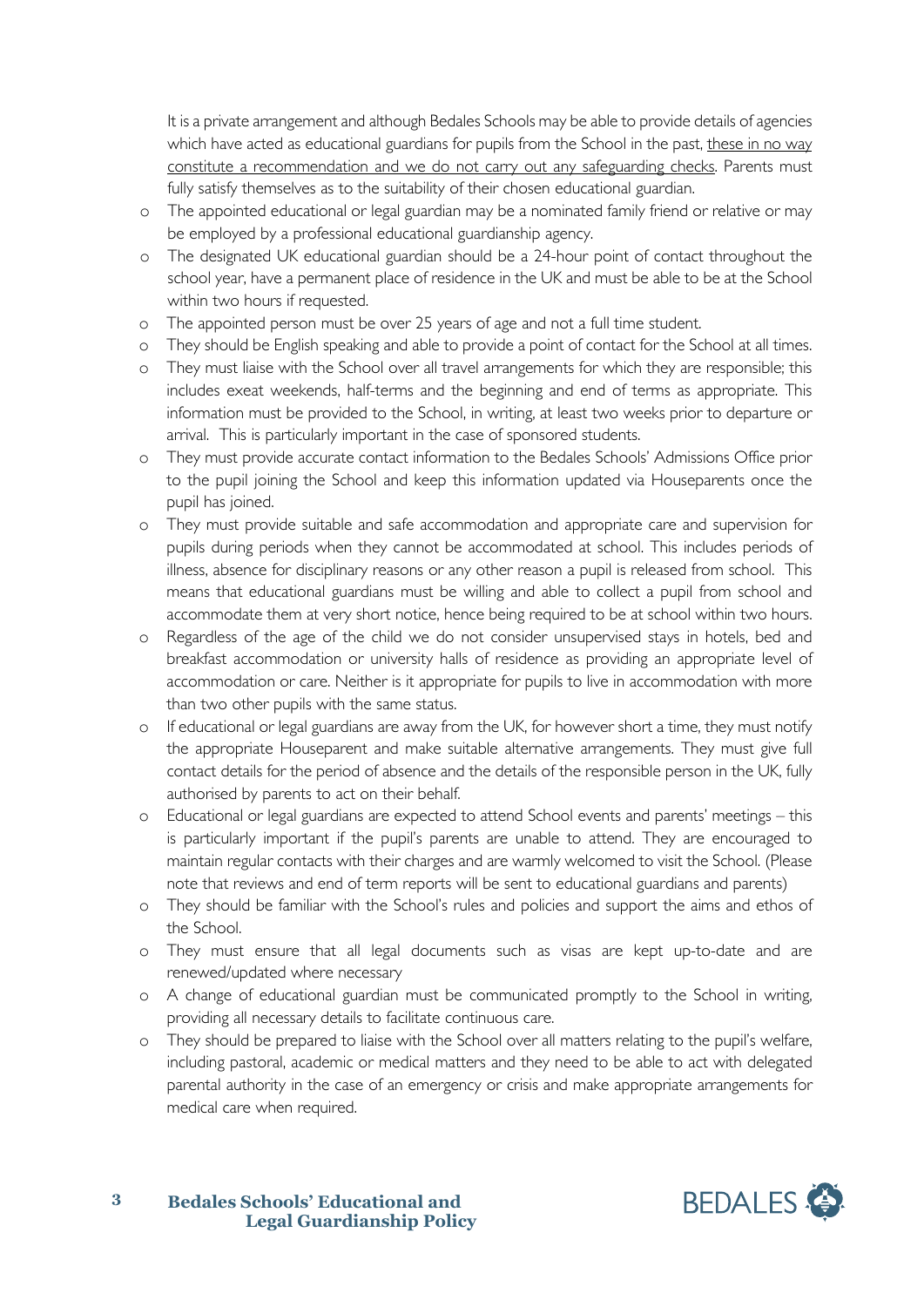#### Sponsored student Guardians only

Students under 18 who want to study at an independent school in the UK may be eligible for a Child Student visa. To enable a student to apply for the visa they must have been offered and accepted a place on a course at Bedales School, which is a licensed student sponsor.

Sponsored student Guardians must work with the School to ensure that sponsored students do not miss the start or end of term, or have any unusual absence without the School's knowledge and consent. The Guardians of sponsored students must inform Houseparents of travel plans for Long Leaves and Holidays, as well as any overnight stays at the weekend during term-time – in all cases a contact number, address and any travel details for the sponsored student must be shared with Houseparents in advance. We adhere to a Missing Child Policy [\(https://www.bedales.org.uk/parents/policies\)](https://www.bedales.org.uk/parents/policies).

In addition, if a sponsored student is out of contact without permission, for more than 10 registrations (between 8.25am and 5.30pm) this could break the conditions of the pupil's licence to stay in the UK under a sponsored student visa. School may contact authorities to report a missing pupil according to the relevant school's policy.

Additional information about sponsored student guidelines can be found at:

#### [\(https://www.gov.uk/student-visa\)](https://www.gov.uk/student-visa)

Additional information can be found via AEGIS (The Association for the Education and Education guardianship of International Pupils) an organisation that inspects and accredits education guardianship providers in the UK and works to promote the welfare of international pupils. [\(www.aegisuk.net\)](http://www.aegisuk.net/)

\_\_\_\_\_\_\_\_\_\_\_\_\_\_\_\_\_\_\_\_\_\_\_\_\_\_\_\_\_\_\_\_\_\_\_\_\_\_\_\_\_\_\_\_\_\_\_\_\_\_\_\_\_\_\_\_\_\_\_\_\_\_\_\_\_\_\_\_\_\_\_\_\_\_\_\_\_\_\_\_\_\_

NB: All School Policies are available to staff and can be found here:

[T:\ThreeSchools\Policies\\_Handbooks\\_Key\\_Documentation\Staff\\_viewable](file://vm-009-fs/root$/ThreeSchools/Policies_Handbooks_Key_Documentation/Staff_viewable)



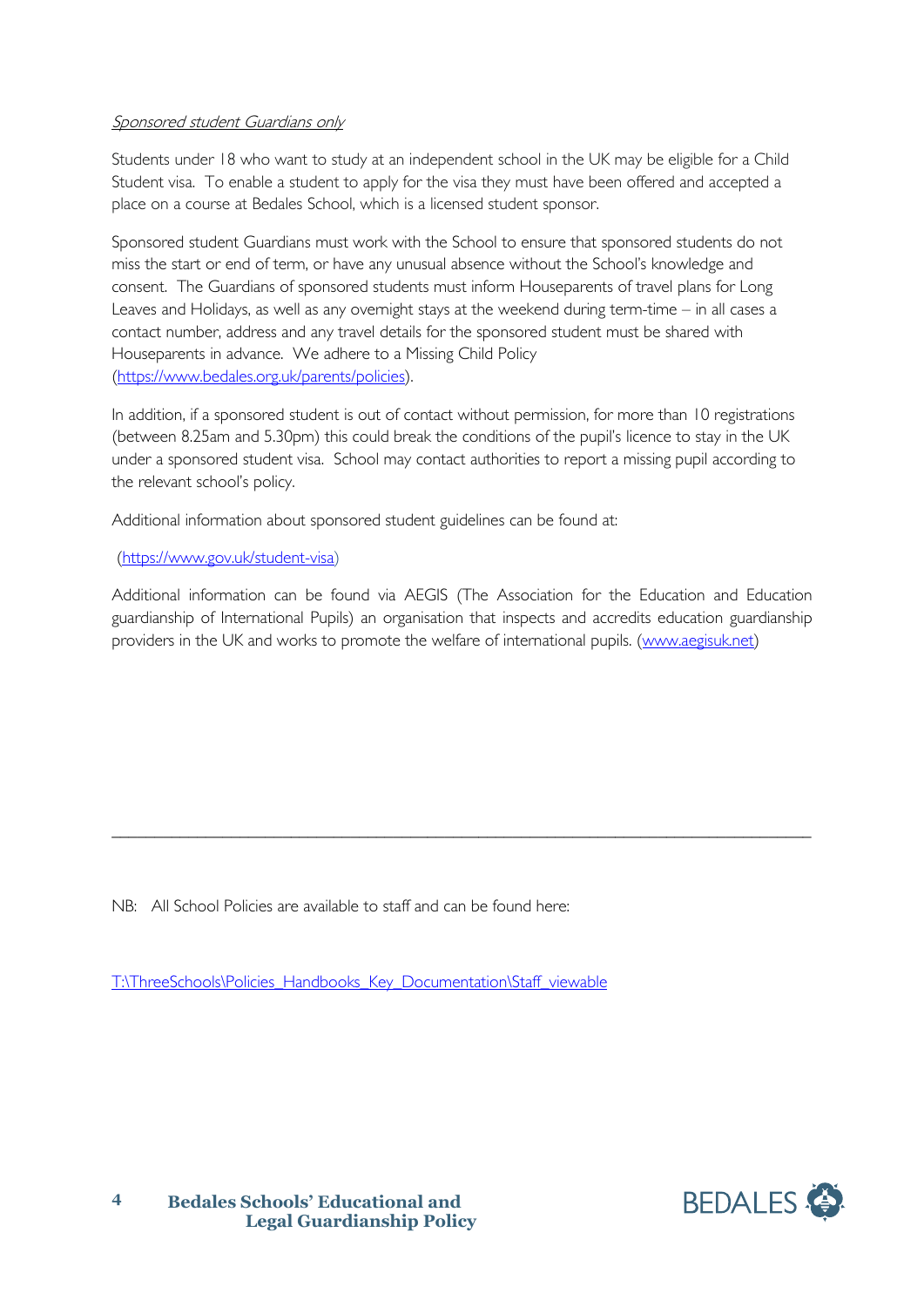## 3 Schools' Educational and Legal Guardianship Agreement for Parents of Overseas Boarders

\_\_\_\_\_\_\_\_\_\_\_\_\_\_\_\_\_\_\_\_\_\_\_\_\_\_\_\_\_\_\_\_\_\_\_\_\_\_\_\_\_\_ \_\_\_\_\_\_\_\_\_\_\_\_\_\_\_\_\_\_\_\_\_\_\_\_\_\_\_\_\_\_\_\_\_\_\_\_

Name of Pupil **Name of Pupil** Houseparent (at Bedales Schools)

If using an educational or legal guardian please provide full details below: Name \_\_\_\_\_\_\_\_\_\_\_\_\_\_\_\_\_\_\_\_\_\_\_\_\_\_\_\_\_\_\_\_\_\_\_\_\_\_\_\_\_\_\_\_\_\_\_\_\_\_\_\_\_\_\_\_\_\_\_\_\_\_\_\_\_\_\_\_\_\_\_\_\_\_\_\_ Address \_\_\_\_\_\_\_\_\_\_\_\_\_\_\_\_\_\_\_\_\_\_\_\_\_\_\_\_\_\_\_\_\_\_\_\_\_\_\_\_\_\_\_\_\_\_\_\_\_\_\_\_\_\_\_\_\_\_\_\_\_\_\_\_\_\_\_\_\_\_\_\_\_\_\_ Telephone/Mobile  $\blacksquare$ Email **Email Email Email Email Email Email Email Email Email Email Email Email Email Email Email Email Email Email Email Email Email Email Email Email Email Email Email** If using a guardianship agency please give full details below: Name of agency \_\_\_\_\_\_\_\_\_\_\_\_\_\_\_\_\_\_\_\_\_\_\_\_\_\_\_\_\_\_\_\_\_\_\_\_\_\_\_\_\_\_\_\_\_\_\_\_\_\_\_\_\_\_\_\_\_\_\_\_\_\_\_\_\_\_\_\_\_ Individual contact \_\_\_\_\_\_\_\_\_\_\_\_\_\_\_\_\_\_\_\_\_\_\_\_\_\_\_\_\_\_\_\_\_\_\_\_\_\_\_\_\_\_\_\_\_\_\_\_\_\_\_\_\_\_\_\_\_\_\_\_\_\_\_\_\_\_\_\_ Address  $\overline{A}$ Telephone/Mobile  $\Box$ Email  $\Box$ I confirm that I have read the Bedales Schools' Educational and Legal Guardianship Policy and agree to abide by the requirements outlined. I understand that failure to do so may result in the removal of the child from the School. Signature of Parent **Date** \_\_\_\_\_\_\_\_\_\_\_\_\_\_\_\_\_\_\_\_\_\_\_\_\_\_\_\_\_\_\_\_\_\_\_\_\_\_\_\_\_\_\_\_\_ \_\_\_\_\_\_\_\_\_\_\_\_\_\_\_\_ Signature of Educational or Legal Guardian **Date** Date

\_\_\_\_\_\_\_\_\_\_\_\_\_\_\_\_\_\_\_\_\_\_\_\_\_\_\_\_\_\_\_\_\_\_\_\_\_\_\_\_\_\_\_\_\_\_ \_\_\_\_\_\_\_\_\_\_\_\_\_\_\_\_

**Bedales Schools' Educational and Legal Guardianship Policy 5**